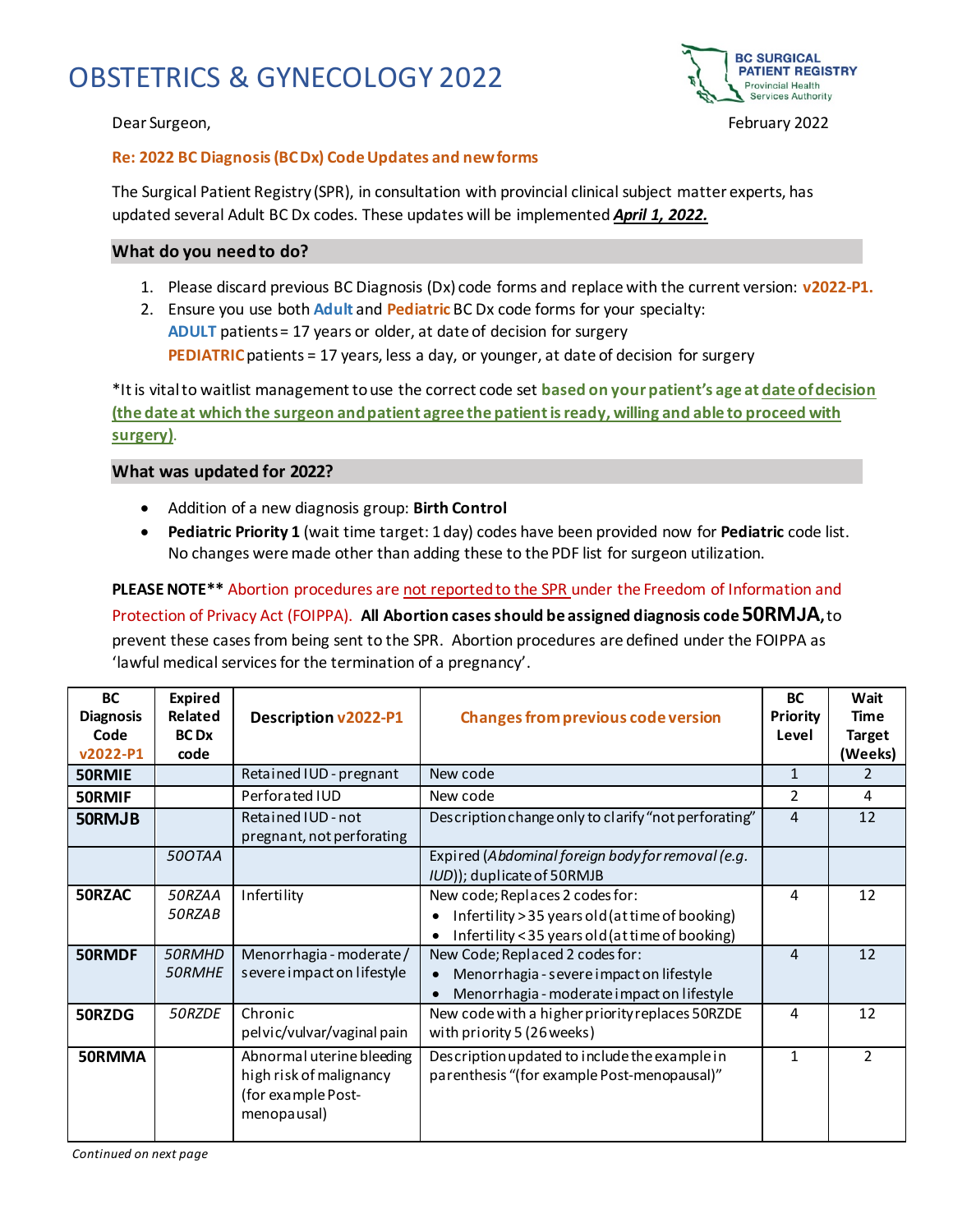

| 50RMMB        | Abnormal uterine bleeding<br>low risk of malignancy (for<br>example pre-menopausal)          | Description updated to include the example in<br>parenthesis "(for example pre-menopausal)"                                                                                                                                             |  |
|---------------|----------------------------------------------------------------------------------------------|-----------------------------------------------------------------------------------------------------------------------------------------------------------------------------------------------------------------------------------------|--|
| 50RMJA        | Undesired/abnormal<br>pregnancy, termination-<br>not reportable to SPR                       | Description update to include 'termination' to<br>clarify only pregnancy termination procedures use<br>this diagnosis code. Procedures booked with this<br>diagnosis code will not be reported to the SPR in<br>accordance with FOIPPA. |  |
| <b>50RMLA</b> | Retained products of<br>conception/missed/incom<br>plete miscarriage requiring<br>evacuation | Description update to remove the word 'abortion'<br>which may be confusing to non-medical data<br>consumers. Cases using this diagnosis code are<br>reportable to the SPR.                                                              |  |

Thank you for your continued cooperation and support.

If you have any question, or feedback on the diagnosis codes, please do not hesitate to contact the SPR Office anytime, a[t sproffice@phsa.ca](mailto:sproffice@phsa.ca)

Kind Regards,

**Susan Parkyn Director, BC Surgical Patient Registry Prov incial Health Services Authority**

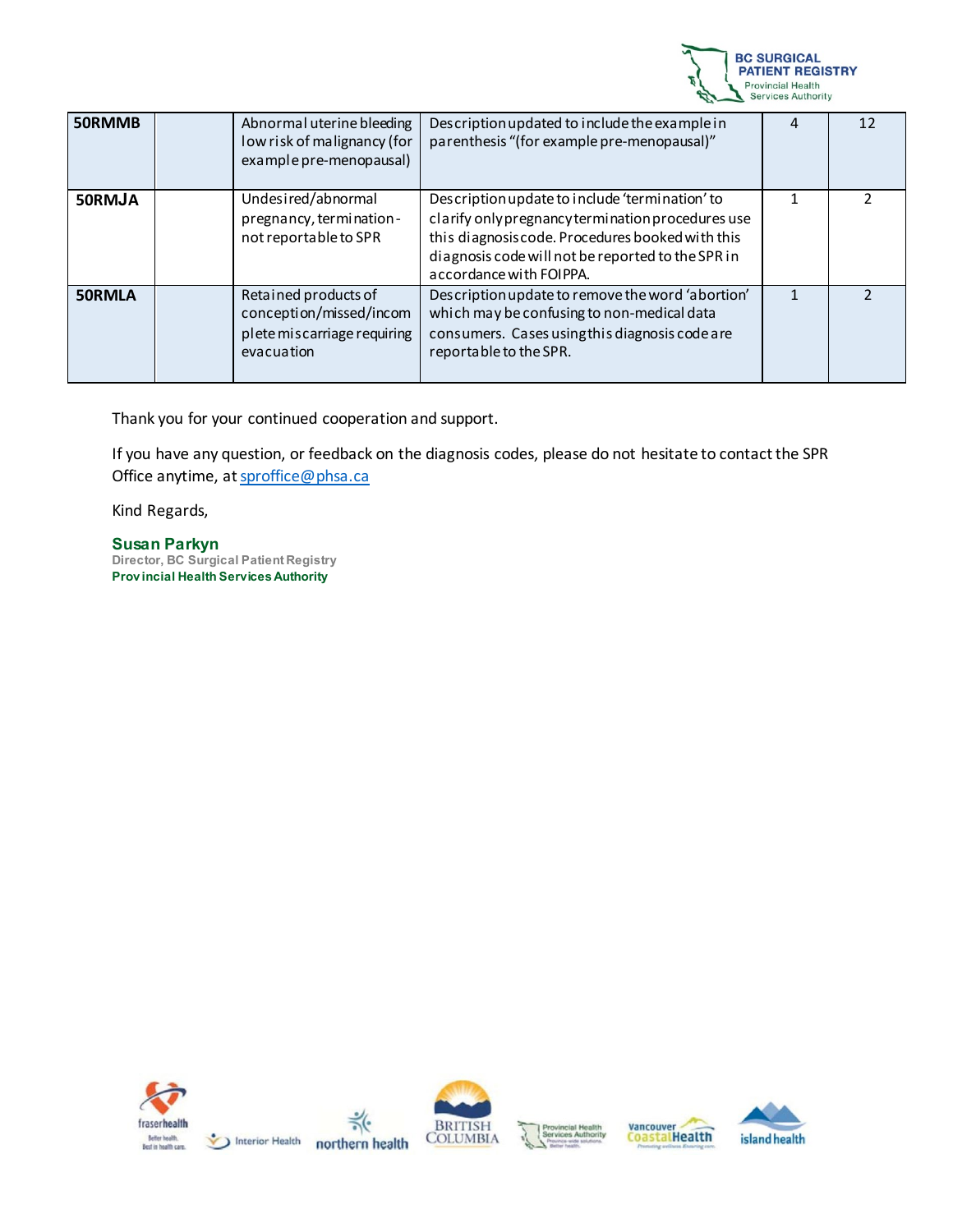

### **v2022-P1 BC Patient Condition and Diagnosis Descriptions**

### **Obstetrics and Gynecology -Adult (17 years and above on the date of decision)**

| <b>Diagnosis Group</b>          | ВC<br><b>Diagnosis</b><br>Code                         | Priority<br><b>Diagnosis Description</b>                                            |                | Wait<br>Time<br>Target In<br>Weeks |
|---------------------------------|--------------------------------------------------------|-------------------------------------------------------------------------------------|----------------|------------------------------------|
| <b>Adnexal Mass</b>             | 50RDCB                                                 | Adnexal Mass - Clinically Malignant                                                 | $\mathbf{1}$   | 2                                  |
|                                 | 50RDCC                                                 | Adnexal Mass - Suspected Malignancy                                                 | 2              | 4                                  |
|                                 | 50RDCD                                                 | Adnexal Mass - Malignancy Unlikely                                                  | 4              | 12                                 |
| <b>Birth Control</b>            | 50RFBD<br>Requested birth control (e.g. tuballigation) |                                                                                     | 5              | 26                                 |
|                                 | 50RMIE                                                 | Retained IUD - pregnant                                                             | $\mathbf{1}$   | 2                                  |
|                                 | 50RMIF                                                 | Perforated IUD                                                                      | 2              | 4                                  |
|                                 | 50RMJB                                                 | Retained IUD - not pregnant, not perforating                                        | 4              | 12                                 |
| Cancer                          | 50RBAB                                                 | Cancer breast oophorectomy adjuvant therapy                                         | 4              | 12                                 |
| Oophorectomy                    | 50RBCD                                                 | Cancer breast therapeutic oophorectomy                                              | 3              | 6                                  |
| <b>Cancer Ovary</b>             | 50RBCC                                                 | Cancer ovary borderline                                                             | 3              | 6                                  |
|                                 | 50RDCA                                                 | Cancer ovary, fallopian tube or peritoneum                                          | $\mathbf{1}$   | $\overline{2}$                     |
| <b>Cervical Disease</b>         | 50RNAB                                                 | Cervical lesion requiring diagnostic excision/biopsy                                | $\overline{2}$ | 4                                  |
|                                 | 50RNCA                                                 | Invasive cancer of the cervix                                                       | $\mathbf{1}$   | $\overline{2}$                     |
|                                 | 50RNCB                                                 | Cancer of the cervix after XRT                                                      | 4              | 12                                 |
|                                 | 50RNCD                                                 | Cancer cervix CIS (not completely excised) or microinvasive                         | 3              | 6                                  |
|                                 | 50RNCF                                                 | Cancer cervix in situ (completely excised on cone/LEEP)                             | 4              | 12                                 |
| <b>Cervical</b><br>Incompetence | 50RNAA                                                 | Cervical incompetence                                                               | $\mathbf{1}$   | $\overline{2}$                     |
| <b>Endometrial</b>              | 50RMCA                                                 | Cancer endometrium G3                                                               | 1              | $\overline{2}$                     |
| <b>Disease</b>                  | 50RMCB                                                 | Cancer endometrium G1,2                                                             | $\overline{2}$ | 4                                  |
|                                 | 50RMDB                                                 | Endometrial hyperplasia (complex with atypia)                                       | 2              | 4                                  |
|                                 | 50RMDE                                                 | Endometrial hyperplasia (failed medical management)                                 | $\overline{4}$ | 12                                 |
|                                 | 50RMFE                                                 | Incidental/asymptomatic endometrial abnormalities                                   | 4              | 12                                 |
|                                 | 50RMMA                                                 | Abnormal uterine bleeding high risk of malignancy (for example Postmenopausal)      | $\mathbf{1}$   | $\overline{2}$                     |
|                                 | 50RMMB                                                 | Abnormal uterine bleeding low risk of malignancy (for example premenopausal)        | 4              | 12                                 |
| <b>Endometriosis</b>            | 50RMEC                                                 | Endometriosis, severe, laparoscopically verified, debilitating, requiring narcotics | 3              | 6                                  |
|                                 | 50RMED                                                 | Endometriosis/Endometrioma                                                          | 4              | 12                                 |
| Fibroid                         | 50RMFB                                                 | Fibroids rapidly enlarging post-menopausal                                          | $\overline{2}$ | 4                                  |
|                                 | 50RMFD                                                 | Fibroid                                                                             | 4              | 12                                 |
| Gender                          | 39PZGC                                                 | Gender Dysphoria; urgent revisions for urinary complications                        | 3              | 6                                  |
| Dysphoria                       | 35ZZGD                                                 | Gender Dysphoria; minor revisions and/or staging procedures                         | 4              | 12                                 |
|                                 | 35ZZGE                                                 | Gender Dysphoria; primary and/or non-urgent revisions                               | 5              | 26                                 |
| Infertility                     | 50RZAC                                                 | Infertility                                                                         | 4              | 12                                 |
| Menorrhagia                     | 50RMHC                                                 | Menorrhagia with severe anemia Hb <99                                               | 3              | 6                                  |
|                                 | 50RMDF                                                 | Menorrhagia - moderate / severe impact on lifestyle                                 | 4              | 12                                 |
| Other diagnosis                 | 50NPAA                                                 | Temporary stoma - reversal of colostomy/ileostomy                                   | 4              | 12                                 |
|                                 | 50RBAA                                                 | BRCA 1&2 carrier                                                                    | 4              | 12                                 |
|                                 | 50RBCB                                                 | Cancer recurrence exenteration                                                      | $\overline{2}$ | $\overline{4}$                     |
|                                 | 50RZBD                                                 | Mesh erosion                                                                        | 4              | 12                                 |











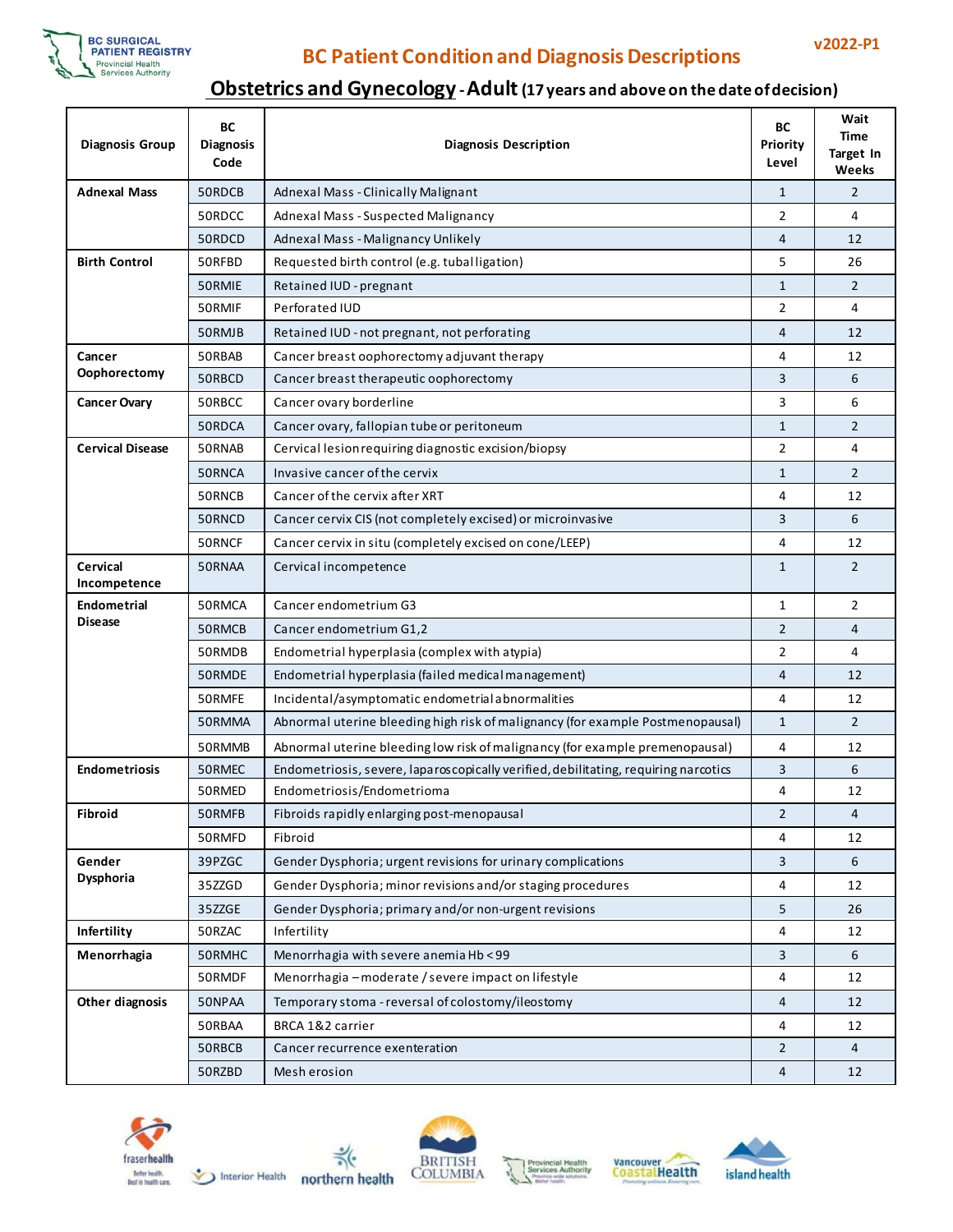| <b>Diagnosis Group</b>                                    | <b>BC</b><br><b>Diagnosis</b><br>Code | <b>Diagnosis Description</b>                                                                                         | ВC<br>Priority<br>Level | Wait<br><b>Time</b><br>Target In<br>Weeks |
|-----------------------------------------------------------|---------------------------------------|----------------------------------------------------------------------------------------------------------------------|-------------------------|-------------------------------------------|
| <b>Pelvic Floor</b><br><b>Disorders</b>                   | 50NTAA                                | Fecal incontinence                                                                                                   | 3                       | 6                                         |
| <b>Pelvic Organ</b>                                       | 50RZBA                                | Pelvic prolapse - severe - complicated - urinary retention, irreducible                                              | 1                       | $\overline{2}$                            |
| Prolapse                                                  | 50RZBB                                | Pelvic prolapse - moderate - interference with lifestyle                                                             | 4                       | 12                                        |
|                                                           | 50RZBC                                | Pelvic prolapse - mild - interference with lifestyle                                                                 | 5                       | 26                                        |
| <b>Pelvic Pain</b>                                        | 50RZDF                                | Pelvic pain (requiring regular use of narcotics and/or frequent visits to ER and/or<br>frequent hospital admissions) | 3                       | 6                                         |
|                                                           | 50RZDG                                | Chronic pelvic/vulvar/vaginal pain                                                                                   | 4                       | 12                                        |
| Pregnancy                                                 | 50RMJA                                | Undesired/abnormal pregnancy, termination-not reportable to SPR                                                      | $\mathbf{1}$            | $\overline{2}$                            |
| Related                                                   | 50RMLA                                | Retained products of conception/missed/incomplete miscarriage requiring<br>evacuation                                | $\mathbf{1}$            | $\overline{2}$                            |
|                                                           | 50RMLB                                | Booked caesarean section                                                                                             | <b>NA</b>               | 52                                        |
| Urinary<br>incontinence                                   | 50PMBF                                | Urinary incontinence - severe                                                                                        | 3                       | 6                                         |
|                                                           | 50PMBG                                | Urinary incontinence - moderate                                                                                      | $\overline{4}$          | 12                                        |
|                                                           | 50PMBH                                | Urinary incontinence - mild                                                                                          | 5                       | 26                                        |
| <b>Vulvar Disease</b>                                     | 50RWBD                                | Extensive chondyloma vulva, vagina (marked interference with lifestyle)                                              | $\overline{4}$          | 12                                        |
|                                                           | 50RWBE                                | Vulva lesion - benign                                                                                                | 5                       | 26                                        |
|                                                           | 50RWBF                                | Vulvar hypertrophy                                                                                                   | 5                       | 26                                        |
|                                                           | 50RWCA                                | Cancer vulva                                                                                                         | $\mathbf{1}$            | $\overline{2}$                            |
|                                                           | 50RWCB                                | Cancer vulva, wide local excision only                                                                               | $\overline{2}$          | 4                                         |
|                                                           | 50RWCE                                | Bartholin cyst - symptomatic                                                                                         | 4                       | 12                                        |
|                                                           | 50RWCF                                | Carcinoma in situ vulva/vagina                                                                                       | 3                       | 6                                         |
| Other*                                                    | 50ZZZA                                | Obst/Gynecology other P1                                                                                             | $\mathbf{1}$            | $\mathcal{P}$                             |
| (provide unique<br>diagnosis in free<br>text description) | 50ZZZB                                | Obst/Gynecology other P2                                                                                             | 2                       | $\overline{4}$                            |
|                                                           | 50ZZZC                                | Obst/Gynecology other P3                                                                                             | 3                       | 6                                         |
|                                                           | 50ZZZD                                | Obst/Gynecology other P4                                                                                             | 4                       | 12                                        |
|                                                           | 50ZZZE                                | Obst/Gynecology other P5                                                                                             | 5                       | 26                                        |

\***Other** category requires a free text description of the unique condition or diagnosis, including the procedure code used on the OR booking form. These free text descriptions will be reviewed and used to identify the need for creation of new codes.









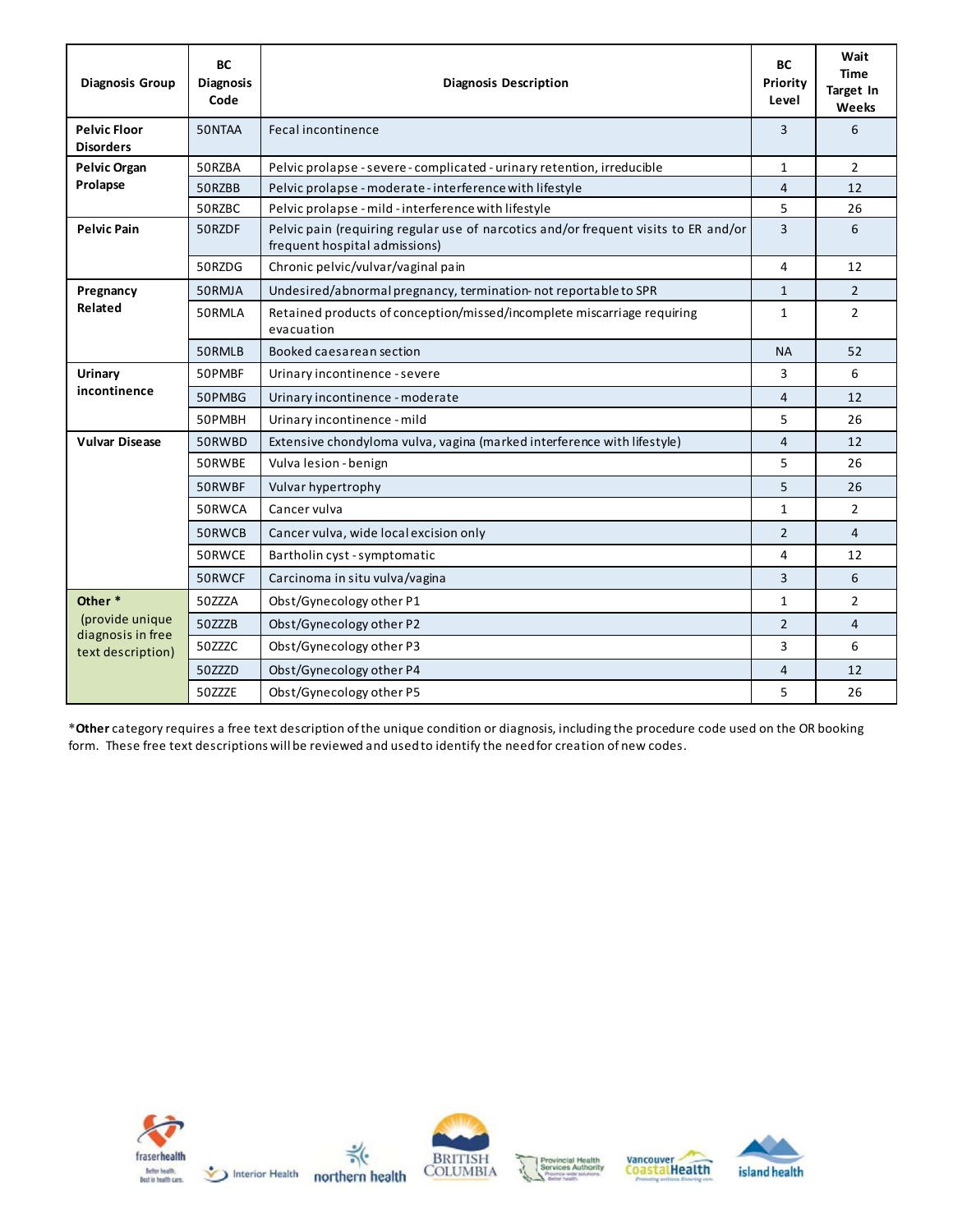

# **v2022-P1 BC Patient Condition and Diagnosis Descriptions**

### **Gynecology -Pediatric** (Under 17 years on the date of decision)

| <b>Diagnosis Description</b>     | BC<br><b>Diagnosis</b><br>Code | <b>PCAT</b><br>Code | <b>Patient Condition &amp; Diagnosis Description</b>                                         | Priority<br>Level | Wait<br>Time<br>Target in<br>Days | Wait Time<br>Target in<br>Weeks ** |
|----------------------------------|--------------------------------|---------------------|----------------------------------------------------------------------------------------------|-------------------|-----------------------------------|------------------------------------|
| <b>Adolescent Pregnancies</b>    | 52RMAD                         | 4288                | <b>Incomplete Abortion - Hemodynamically Stable</b>                                          | <b>Ila</b>        | 7                                 | $\mathbf{1}$                       |
|                                  | 52RMAB                         | 3289                | Missed Abortion - Hemodynamically Stable                                                     | IIa               | 7                                 | $\mathbf{1}$                       |
|                                  | 52RMAC                         | 3290                | <b>Molar Pregnancy</b>                                                                       | <b>Ila</b>        | $\overline{7}$                    | $\mathbf{1}$                       |
|                                  | 52RMBA                         | 3291                | Ectopic Pregnancy                                                                            | L                 | $\mathbf{1}$                      | 0.14                               |
| <b>Genital Trauma</b>            | 52RSAA                         | 3293                | Foreign Body (Vaginal)                                                                       | <b>Ila</b>        | $\overline{7}$                    | $\mathbf{1}$                       |
|                                  | 52RYAA                         | 3292                | Genital Injuries/Straddle Injury                                                             | L                 | $\mathbf{1}$                      | 0.14                               |
| <b>Gynaecological Congenital</b> | 52RZFA                         | 4333                | <b>Cloacal Anomalies</b>                                                                     | $\mathsf{V}$      | 180                               | 26                                 |
| <b>Anomalies</b>                 | 52RZAA                         | 3294                | Disorders of Sexual Development                                                              | VI                | 365                               | 52                                 |
|                                  | 52RSBA                         | 3295                | Hymenal Anomalies, Non-Obstructive Anomalies, Longitudinal Vaginal<br>Septums - asymptomatic | $\vee$            | 180                               | 26                                 |
|                                  | 52RZBA                         | 3296                | <b>Mullerian Anomalies</b>                                                                   | $\vee$            | 180                               | 26                                 |
|                                  | 52RSBB                         | 3297                | <b>Obstructive Anomalies - symptomatic</b>                                                   | <b>Ila</b>        | $\overline{7}$                    | $\mathbf{1}$                       |
| <b>Ovaries</b>                   | 52RBBC                         | 4300                | Disorders of Sexual Development - Virilizing                                                 | IIb               | 21                                | 3                                  |
|                                  | 52RBBA                         | 3299                | Disorders of Sexual Development - Non-Virilizing                                             | $\vee$            | 180                               | 26                                 |
|                                  | 52RBDA                         | 3302                | Ovarian Cyst (Newborns) - symptomatic                                                        | IIa               | 7                                 | $\mathbf{1}$                       |
|                                  | 52RBDB                         | 3301                | Ovarian Cyst (Newborns) - asymptomatic                                                       | $\mathbf{III}$    | 42                                | 6                                  |
|                                  | 52RBDD                         | 3304                | Ovarian Cyst (Non-Newborn) - symptomatic                                                     | IIb               | 21                                | 3                                  |
|                                  | 52RBDC                         | 3303                | Ovarian Cyst (Non-Newborn) - asymptomatic                                                    | IV                | 90                                | 13                                 |
|                                  | 52RBEA                         | 3305                | Ovarian Torsion / Adnexal Torsion                                                            | L                 | $\mathbf{1}$                      | 0.14                               |
|                                  | 52RBEB                         | 4335                | Ovarian Torsion - asynchronous, bilateral, recurrent                                         | Ш                 | 42                                | 6                                  |
|                                  | 52RBEC                         | 4334                | Ovarian Transposition                                                                        | IIa               | 7                                 | $\mathbf{1}$                       |
| <b>Pelvic Pain</b>               | 52RZDA                         | 3309                | Pelvic Pain - acute (Non-Torsion)                                                            | <b>Ila</b>        | $\overline{7}$                    | $\mathbf{1}$                       |
|                                  | 52RZDB                         | 3310                | Pelvic Pain - chronic                                                                        | V                 | 180                               | 26                                 |
| Solid Tumours                    | 52RZCC                         | 3308                | <b>Suspected Malignant</b>                                                                   | <b>Ila</b>        | $\overline{7}$                    | $\mathbf{1}$                       |
|                                  | 52RZCB                         | 3307                | Suspected Benign - symptomatic                                                               | IIb               | 21                                | 3                                  |
|                                  | 52RZCA                         | 3306                | Suspected Benign - asymptomatic                                                              | IV                | 90                                | 13                                 |
| Uterus, Vulva, Cervix, Vagina    | 52RMEA                         | 3312                | Menorrhagia, Unresponsive to Medical Therapy and Hemodynamically<br>Unstable                 | $\mathbf{I}$      | $\mathbf{1}$                      | 0.14                               |
|                                  | 52RMFG                         | 4336                | Congenital Uterine Anomaly (Hysteroscopy)                                                    | $\vee$            | 180                               | 26                                 |
|                                  | 52RMDF                         | 4337                | Endometrial Polyps (hysteroscopy)                                                            | $\vee$            | 180                               | 26                                 |
|                                  | 52RWAA                         | 3311                | <b>Genital Warts</b>                                                                         | $\vee$            | 180                               | 26                                 |
|                                  | 52RMDG                         | 4338                | Hysteroscopy for Diagnosis or Surveillance                                                   | v                 | 180                               | 26                                 |
|                                  | 52RWFA                         | 3316                | Labial Agglutination                                                                         | IV                | 90                                | 13                                 |
|                                  | 52RWBA                         | 3317                | Labial Revision                                                                              | VI                | 365                               | 52                                 |
|                                  | 52RWCE                         | 4318                | Marsupilization Bartholin's Abscess                                                          | <b>Ila</b>        | $\overline{7}$                    | $\mathbf{1}$                       |
|                                  | 52RZEC                         | 3315                | EUA - symptomatic                                                                            | IIa               | $\overline{7}$                    | $\mathbf{1}$                       |
|                                  | 52RZEA                         | 3314                | <b>EUA</b> - asymptomatic                                                                    | $\vee$            | 180                               | 26                                 |
|                                  | 52RZEB                         | 3313                | EUA or Vaginoscopy for Infection                                                             | IIb               | 21                                | 3                                  |
|                                  | 52RSBC                         | 4377                | <b>Vaginal Stenosis Requiring Vaginal Dilation</b>                                           | V                 | 180                               | 26                                 |
|                                  | 52RWEA                         | 3319                | Vulvar Cysts                                                                                 | V                 | 180                               | 26                                 |
| <b>Miscellaneous</b>             | 52RMDA                         | 3298                | <b>Insertion/Removal IUD</b>                                                                 | IV                | 90                                | 13                                 |

(Continued next page)